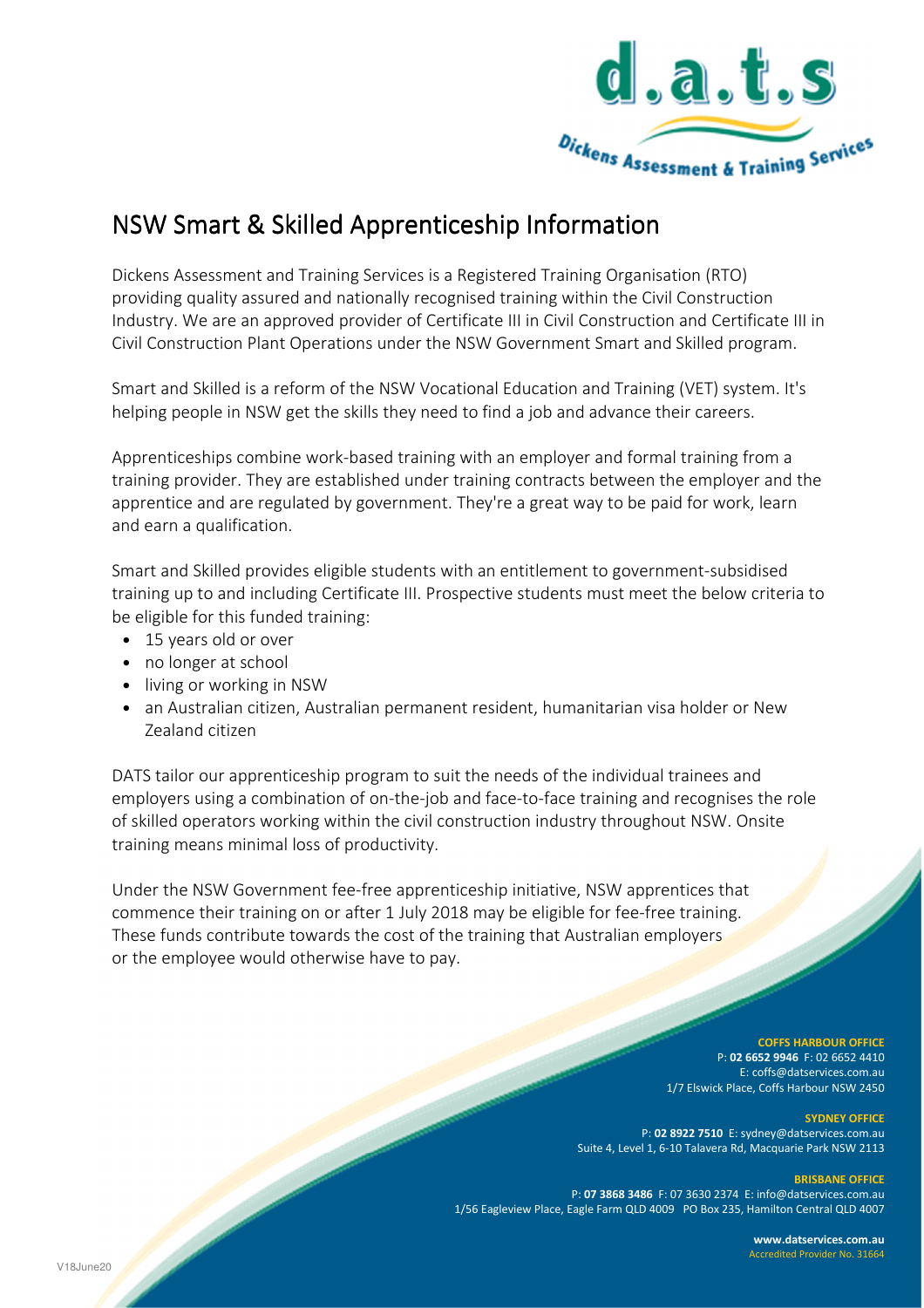

Training Services NSW in the NSW Department of Education, is responsible for Smart and Skilled and leads policy, planning, funding, regulation and advice on VET and employment in NSW. Additional information can be found at smartandskilled.nsw.gov.au or contact us on (02) 6652 9946.

## **Getting Started**

Dickens Assessment and Training Services (DATS) will make contact with potential apprentices/employers onsite to establish their needs. Once this process is completed we can move to the sign-up stage.

### Sign Up:

Once the employer and trainees are in agreement to commence training, DATS will notify an Australian Apprenticeship Support Network to conduct the sign-up process, whereby the Training Contract will be completed and signed. (For more information on the signup process performed by an approved Australia Apprenticeship Support Centre, please refer to https://www.australianapprenticeships.gov.au/search-aasn)

During this time an Enrolment Pack will be completed and all required enrolment paperwork is processed and completed by DATS. The Training Contract is then submitted for approval and a Commitment ID is issued to access the Smart and Skilled subsidised funding. Training can commence.

#### Commencement of Training:

On our first visit, the trainer will go through the Recognition of Prior Learning (RPL) process with the apprentice.

This process ensures the apprentice can obtain credit for any achievement gained through relevant prior learning. e.g. Workplace Health and Safety Excavator Ticket can form evidence for the "RII Conduct Excavator Operations" unit of competency.

RPL Evidence which may be collected may include but not limited to:

- Copy of trainee's resume
- Copy of any tickets or licences held
- Copy of any courses/certificates previously completed or partially completed
- Third party references and /or referees

**COFFS HARBOUR OFFICE** P: **02 6652 9946** F: 02 6652 4410 E: coffs@datservices.com.au 1/7 Elswick Place, Coffs Harbour NSW 2450

 **SYDNEY OFFICE**  P: **02 8922 7510** E: sydney@datservices.com.au Suite 4, Level 1, 6-10 Talavera Rd, Macquarie Park NSW 2113

**BRISBANE OFFICE** 

P: **07 3868 3486** F: 07 3630 2374 E: info@datservices.com.au 1/56 Eagleview Place, Eagle Farm QLD 4009 PO Box 235, Hamilton Central QLD 4007

> **www.datservices.com.au** Accredited Provider No. 31664